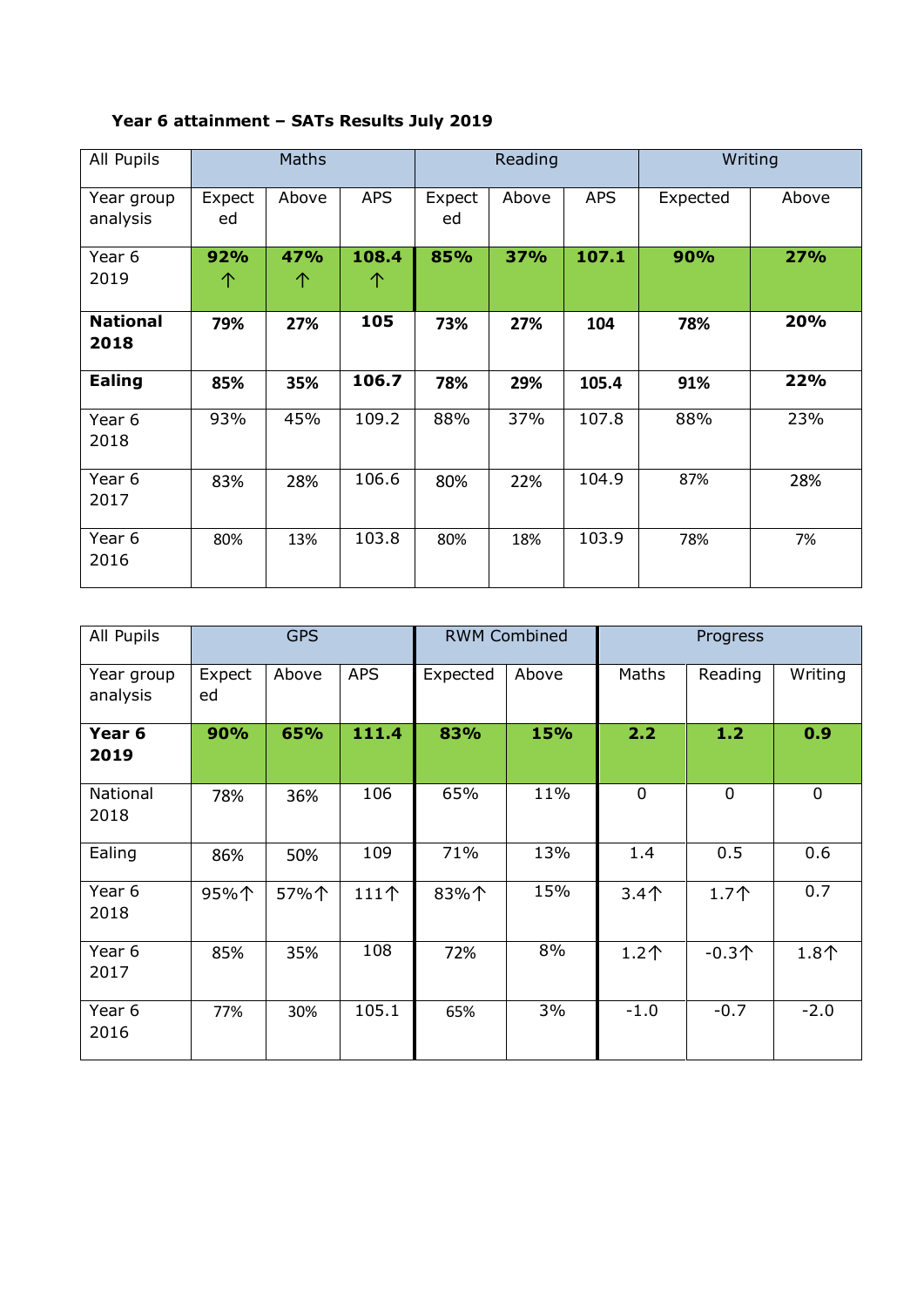## **Year 2 attainment – TAs Results July 2019**

|                 | <b>Maths</b> |       | Reading    |       | Writing  |       |
|-----------------|--------------|-------|------------|-------|----------|-------|
|                 | Expected     | Above | Expected   | Above | Expected | Above |
| Year 2<br>2019  | 78%          | 25%   | <b>78%</b> | 27%   | 78%      | 23%   |
| <b>National</b> | 76%          | 22%   | 75%        | 25%   | 69%      | 15%   |
| Ealing          | <b>77%</b>   | 25%   | 75%        | 25%   | 70%      | 16%   |
| Year 2 2018     | 78%          | 25%   | 78%        | 25%   | 75%      | 24%   |
| 2017            | 77%          | 17%   | 78%        | 22%   | 71%      | 13%   |
| 2016            | 65%          | 7%    | 67%        | 7%    | 58%      | 2%    |

|                 | <b>RWM Combined</b> |       |  |  |  |
|-----------------|---------------------|-------|--|--|--|
|                 | Expected            | Above |  |  |  |
| Year 2 2019     | 75%                 | 12%   |  |  |  |
| <b>National</b> | 65%                 | 11%   |  |  |  |
| <b>Ealing</b>   | 66%                 | 12%   |  |  |  |
| Year 2 2018     | 68%                 | 17%   |  |  |  |
| 2017            | 68%                 | 12%   |  |  |  |
| 2016            | 55%                 | 2%    |  |  |  |

|             | Progress |       |         |       |         |       |
|-------------|----------|-------|---------|-------|---------|-------|
|             | Maths    |       | Reading |       | Writing |       |
|             | Exp      | Above | Exp     | Above | Exp     | Above |
| Year 2 2019 |          |       |         |       |         |       |
| Year 2 2018 | 86%      | 19%   | 88%     | 15%   | 81%     | 15%   |
| 2017        | 83%      | 7%    | 83%     | 13%   | 75%     | 8%    |